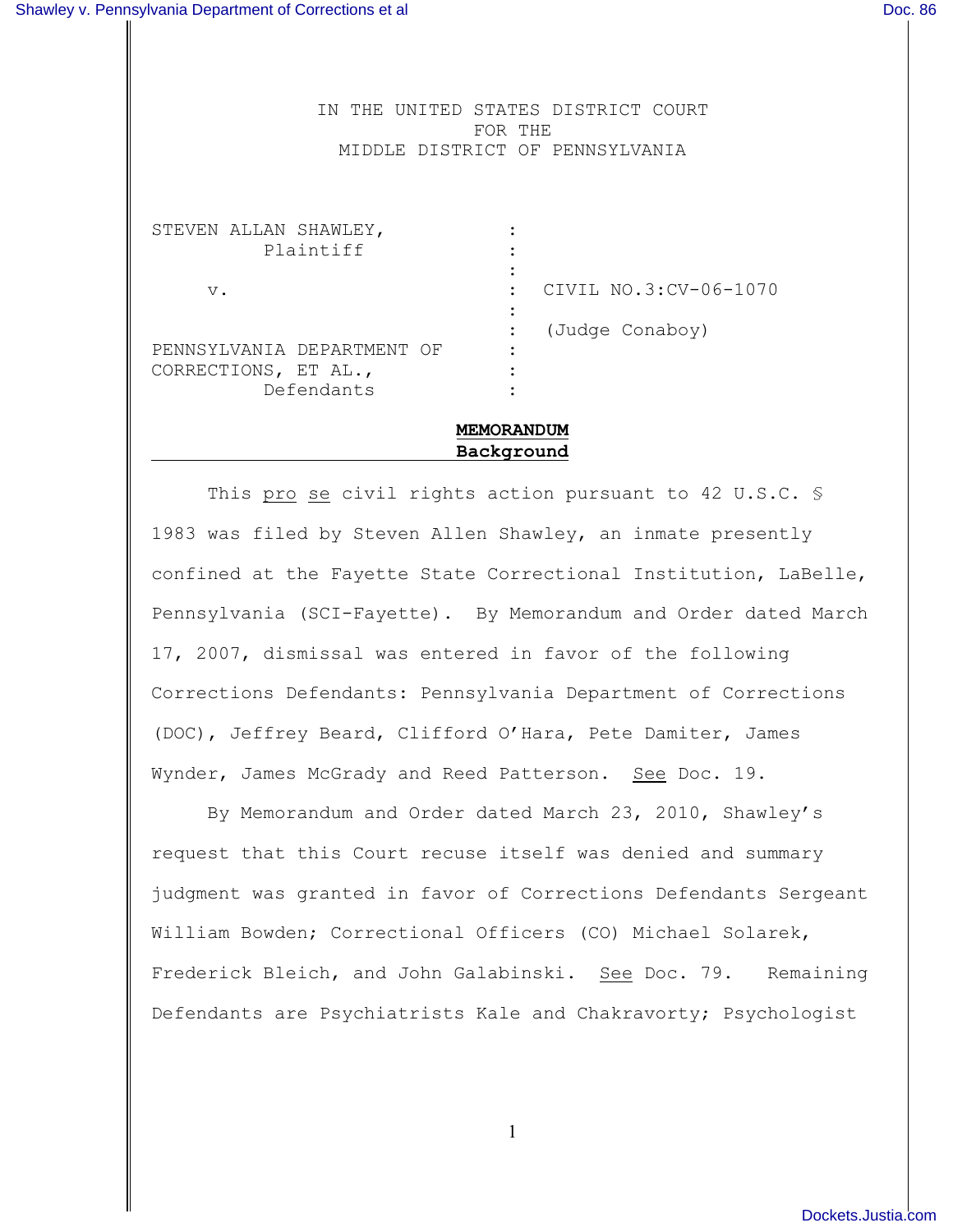David Pastucka<sup>1</sup>; and Mental Health Unit (MHU) Program Coordinator David Mont. Pastucka and Mont are psychologists employed in the MHU at Plaintiff's prior place of incarceration, the State Correctional Institution, Frackville, Pennsylvania (SCI-Frackville). Kale and Chakavorty are described as being SCI-Frackville MHU psychiatrists.

In his complaint, Shawley states that while previously confined at the State Correctional Institution, Dallas, Pennsylvania (SCI-Dallas), he was subjected to retaliation by members of that prison's correctional staff for his prior initiation of a federal civil rights action against SCI-Dallas officials. This purported retaliation included the use of other inmates to "abuse/assault him." Doc. 1, 116. Plaintiff was subsequently transferred to the SCI-Frackville Mental Health Unit (MHU) where he remained from August 2, 2004 until September 20, 2004.

While in the SCI-Frackville MHU, Plaintiff asserts that he repeatedly told Defendants Chakravorty, Pastucka, and Mont that he was afraid to return to SCI-Dallas because of the alleged prior retaliatory abuse he suffered at that facility. Shawley purportedly requested that those Defendants make a recommendation to the Pennsylvania Department of Corrections (DOC) and various DOC supervisory officials to have him sent to

 $1$  Different spellings of this Defendant's name have been provided to the Court.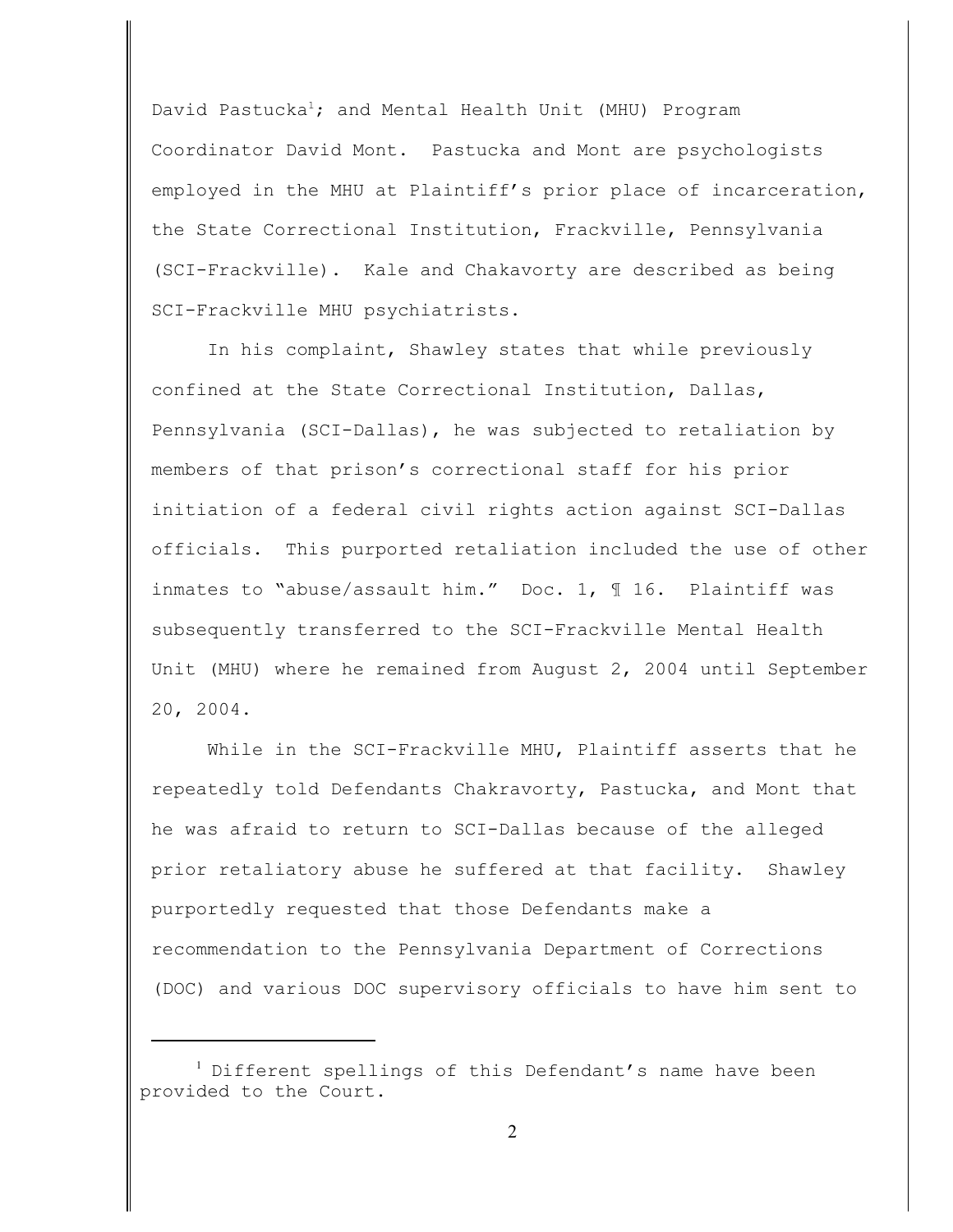a correctional facility other than SCI-Dallas. See Doc. 1 ¶ 17. Despite his above described requests, Shawley was nonetheless returned to SCI-Dallas where he purportedly was subjected to additional retaliatory mistreatment.<sup>2</sup>

Presently pending is a motion to dismiss filed by Remaining Defendants Pastucka and Mont. See Doc. 72. The motion is unopposed.

### **Discussion**

Defendants Pastucka and Mont claim entitlement to entry of dismissal on the grounds that: (1) Shawley's action is subject to dismissal under 28 U.S.C.  $\frac{1915(q)}{q}$ ; (2) they had no authority to prevent Plaintiff's transfer and no duty to intercede on his behalf; and (3) Plaintiff fails to allege any actionable harm.

## **Standard of Review**

Federal Rule of Civil Procedure 12(b)(6) provides for the dismissal of complaints that fail to state a claim upon which relief can be granted. When ruling on a motion to dismiss under Rule  $12(b)$  (6), the court must "accept as true all factual allegations in the complaint and all reasonable inferences that can be drawn therefrom, and view them in the light most favorable to the plaintiff." Kanter v. Barella, 489 F.3d 170,

 $\frac{2}{3}$  Shawley asserts that Chakravorty, Pastucka, and Mont told him that DOC officials assured them that Plaintiff would be safe when returned to SCI-Dallas and would only be at that facility for a short period of time. See Doc. 1 ¶ 18.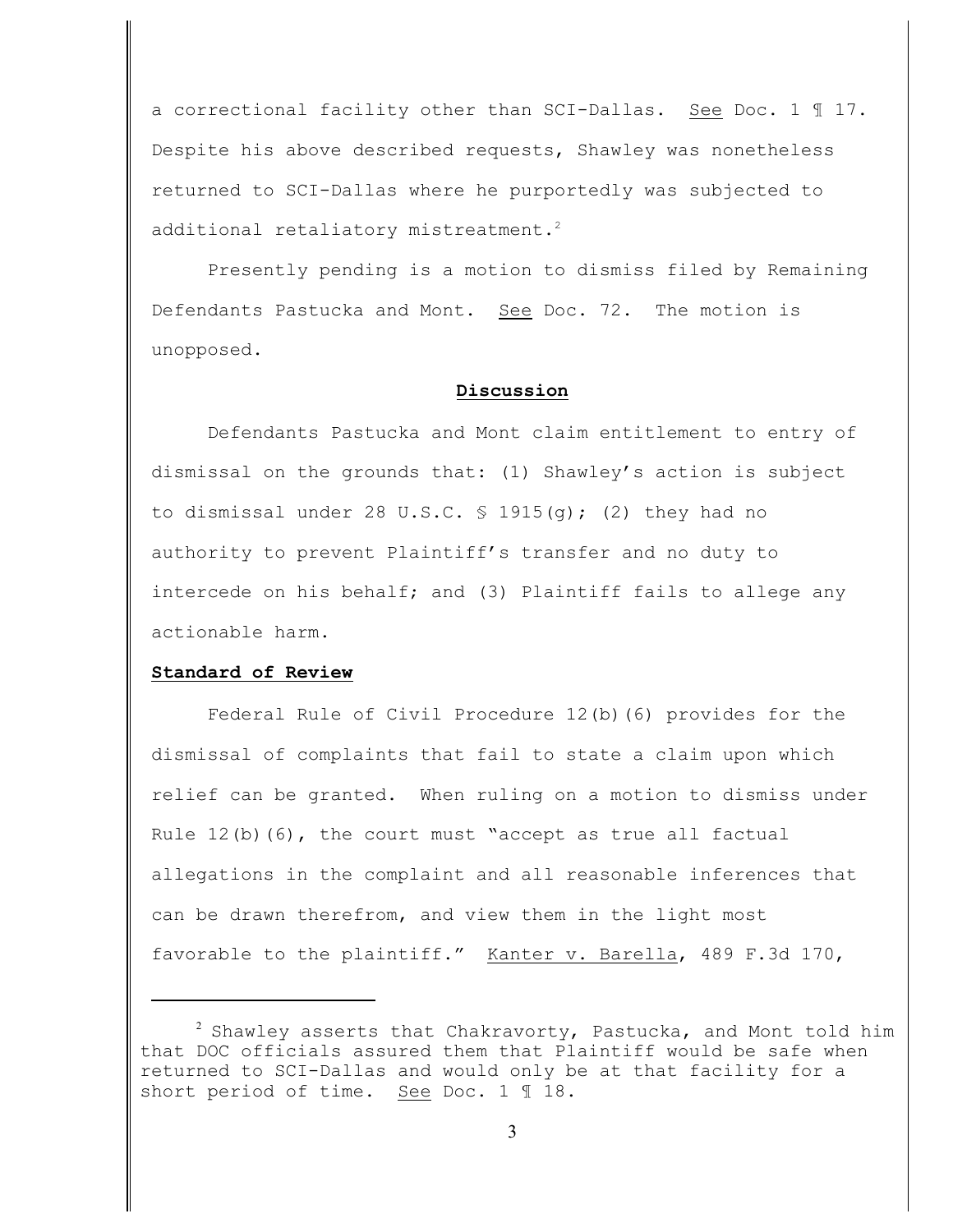177 (3d Cir. 2007)(quoting Evancho v. Fisher, 423 F.3d 347, 350 (3d Cir. 2005)). The plaintiff must present facts that, if true, demonstrate a plausible right to relief. See Fed. R. Civ. P. 8(a)(stating that the complaint should include "a short and plain statement of the claim showing that the pleader is entitled to relief"); Bell Atl. Corp. v. Twombly, 550 U.S. 544, 555 (2007)(requiring plaintiffs to allege facts sufficient to "raise a right to relief above the speculative level"). Rule 8 demands "more than an unadorned, the-defendant-unlawfullyharmed-me accusation." Ashcroft v. Iqbal, U.S. ,129 S.Ct 1937, 1949 (2009).

This requirement "calls for enough facts to raise a reasonable expectation that discovery will reveal evidence of" the necessary elements of the plaintiff's cause of action. Twombly, 550 U.S. at 556. The reviewing court must determine whether the complaint "contain[s] either direct or inferential allegations respecting all the material elements necessary to sustain recovery under some viable legal theory." Id. at 562.

A civil rights complaint should allege the conduct violating plaintiff's rights, the time and the place of that conduct, and the identity of the responsible officials. "Threadbare recitals of the elements of a cause of action, supported by mere conclusory statements do not suffice." Iqbal, 129 S.Ct at 1949. Legal conclusions must be supported by factual allegations and the complaint must state a plausible

4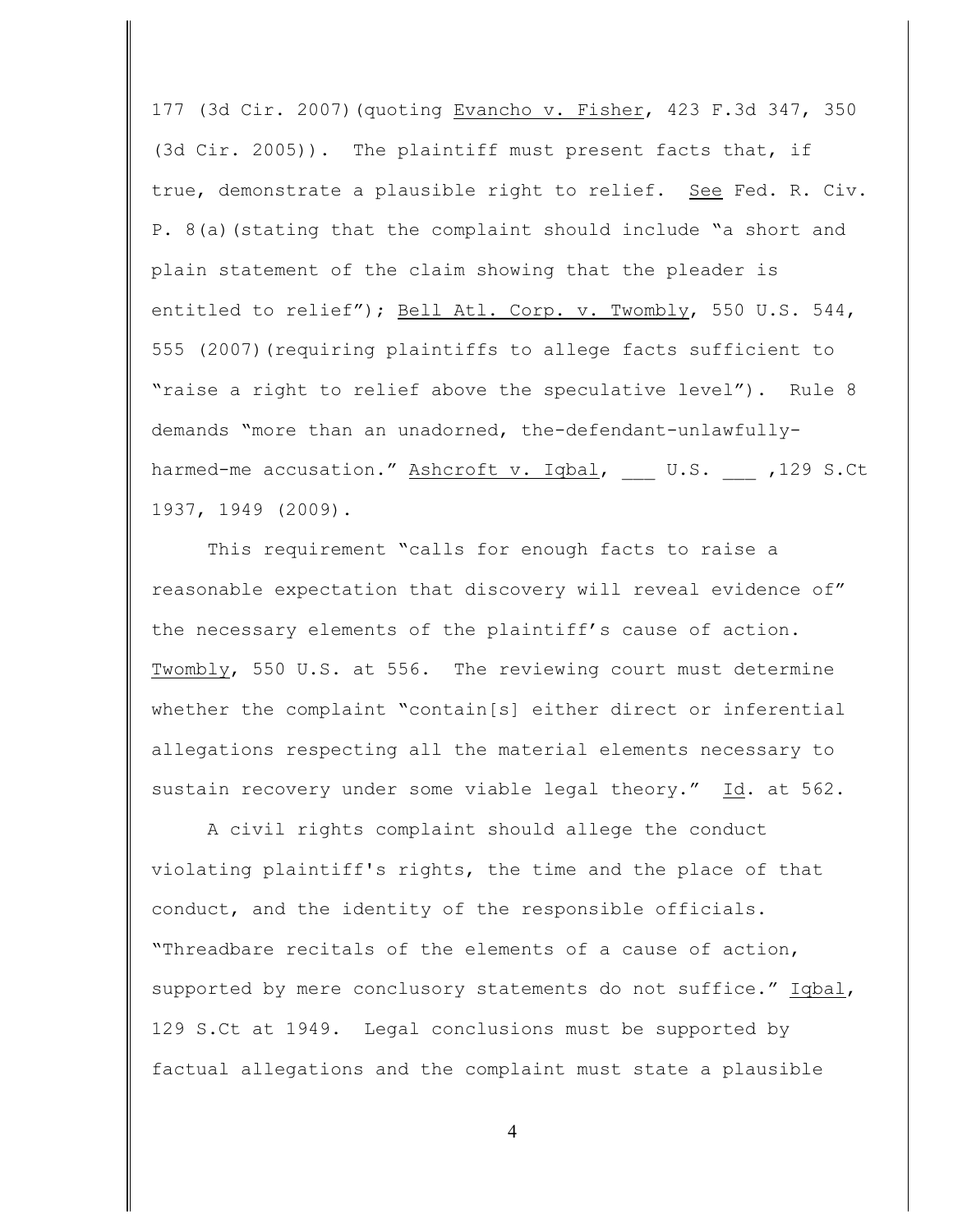claim for relief. See id. at 1950. see also Phillips v. County of Allegheny, 515 F.3d 224, 234 (3d Cir. 2008). It is additionally noted that pro se pleadings are to be construed liberally. See Haines v. Kerner, 404 U.S. 519, 520 (1972).

## **Three Strikes**

The Prison Litigation Reform Act of 1996 (PLRA) enacted what is commonly referred to as the three strikes provision. Codified at 28 U.S.C. § 1915(g), it directs that a federal civil action by a prisoner proceeding in forma pauperis is barred if he or she:

> has, on 3 or more prior occasions, while incarcerated or detained in any facility, brought an action or appeal in a court of the United States that was dismissed on the grounds that it is frivolous, malicious, or fails to state a claim upon which relief may be granted, unless the prisoner is under imminent danger of serious physical injury.

The only exception to the three strikes requirement is where the alleged unconstitutional conduct places the inmate plaintiff in danger of imminent "serious physical injury" at the time his complaint was filed. See Abdul-Akbar v. McKelvie, 239 F.3d 307, 312 (3d Cir. 2001). It must be shown that "the danger of serious physical injury was imminent at the time the complaint was filed, not at the time of the alleged incident." McCarthy v. Warden, USP-Allenwood, 2007 WL 2071891 \*2 (M.D. Pa. July 18, 2007)(Caldwell, J.). Past danger is insufficient, rather, the danger must be about to occur at any moment or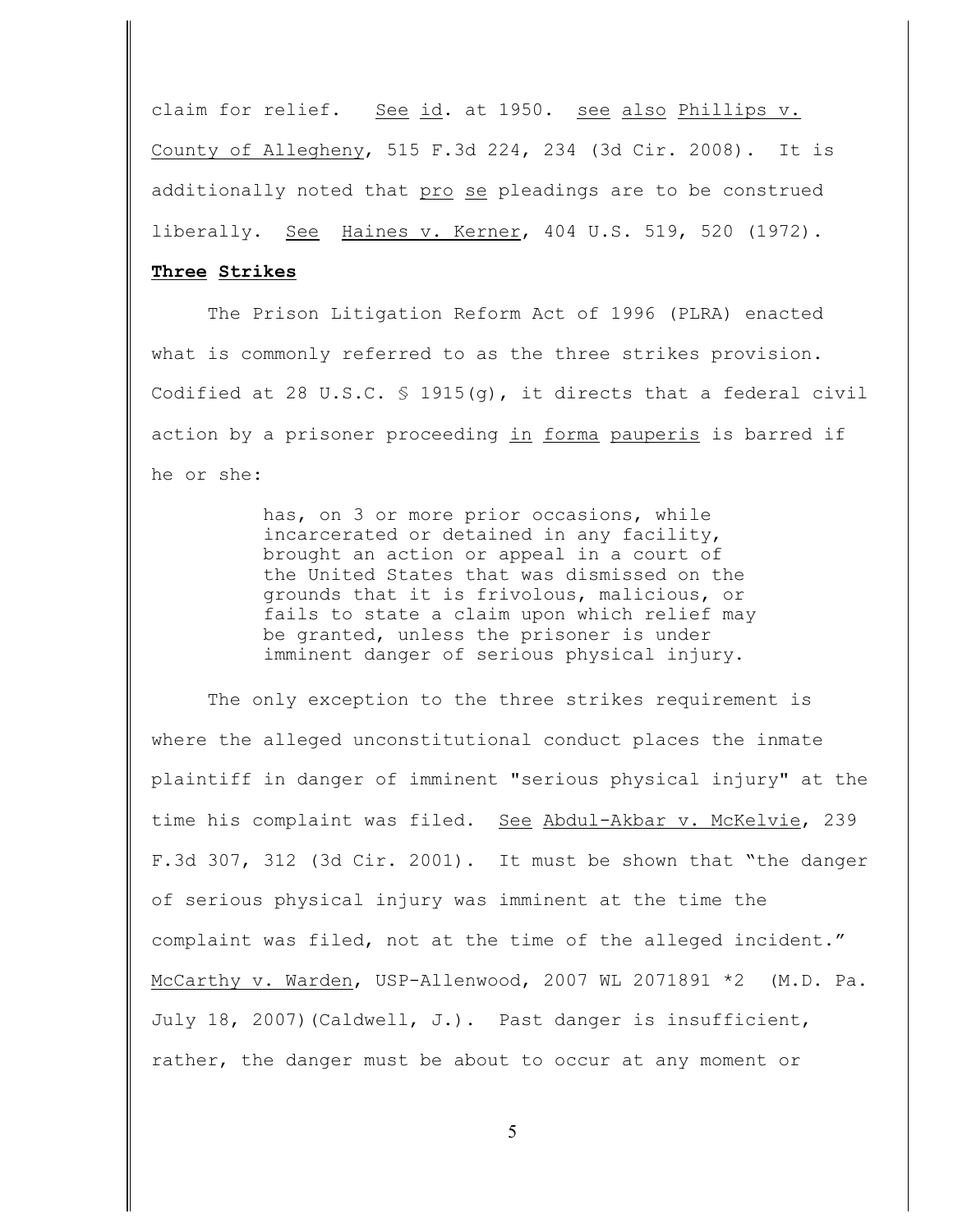impending. See id*.* 

This Court agrees with the determination announced by the Western District of Pennsylvania that prior to filing this action Shawley accumulated dismissals which constituted three strikes as contemplated under  $\frac{1}{2}$  1915(q). However, based on the allegations that SCI-Dallas officials were intentionally allowing other prisoners to subject Plaintiff to physical abuse, Shawley was arguably placed in danger of imminent serious physical injury at the time he initiated this action. Therefore, under the standards announced in Abdul-Akbar and McCarthy, the moving Defendants' request for dismissal of this action under  $\frac{1915}{q}$  is not appropriate.

### **Personal Involvement**

Defendants Mont and Pastucka acknowledge that it was their duty to provide Plaintiff with psychological services. See Doc. 73 at 4. They also agree with Plaintiff's assertion that they contacted DOC officials and relayed Shawley's concerns that his safety would be compromised if he were returned to SCI-Dallas. See id. at 5. However, those two Defendants contend that they are entitled to entry of dismissal because they had no control over whether or where Shawley was transferred. Moreover, they had no duty to act as an agent for Plaintiff. As previously noted, Shawley has not filed a response to this argument.

It is initially noted that the United States Supreme Court has held that a federal inmate has "no legitimate statutory or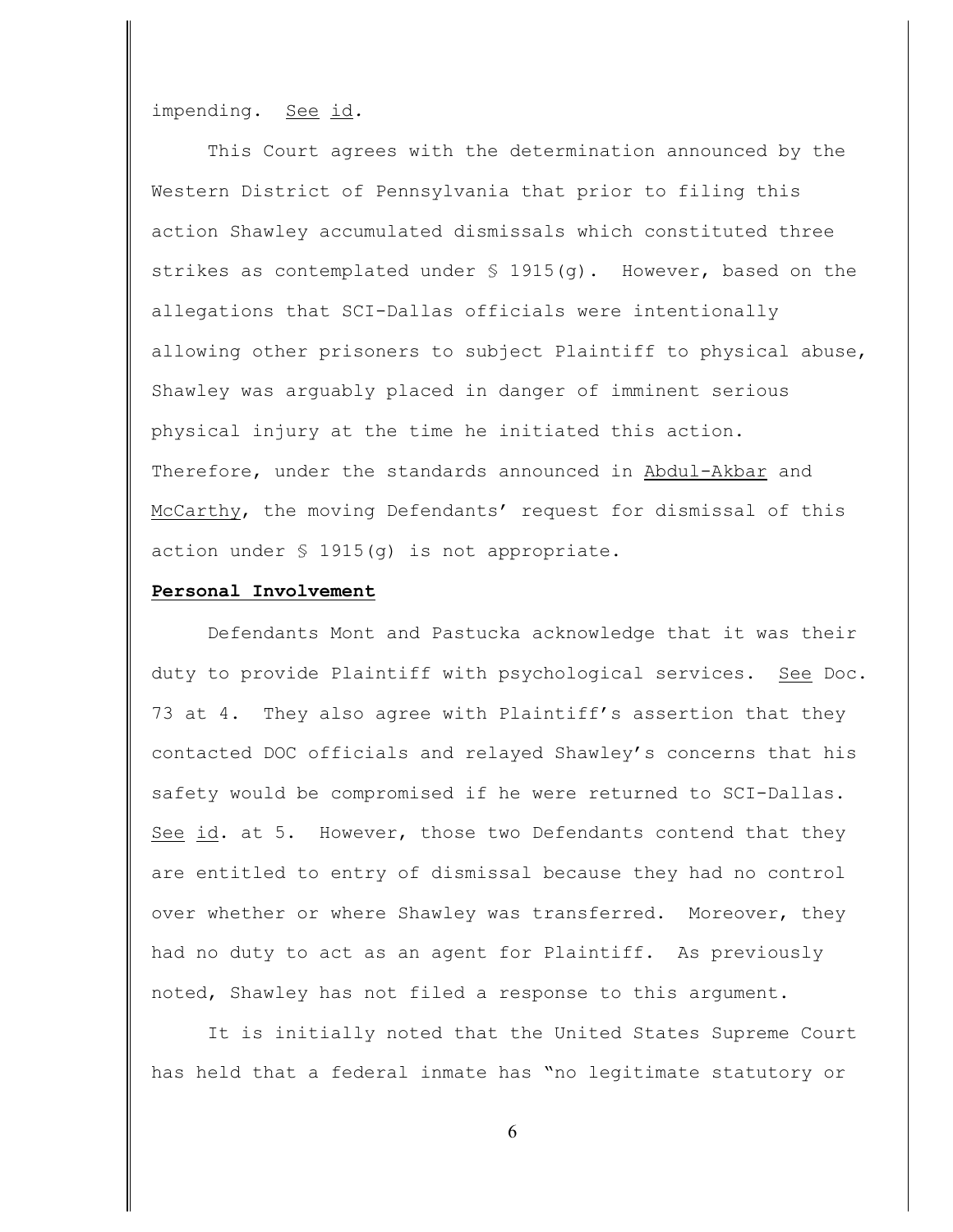constitutional entitlement" to any particular custodial classification even if a new classification would cause that inmate to suffer a "grievous loss." Moody v. Daggett, 429 U.S. 78, 88 n.9 (1976); James v. Reno, 39 F. Supp. 2d 37, 40 (D.D.C. 1999)(citation omitted) (a federal inmate "has no liberty interest in his security classification"). Likewise, a prisoner has no justifiable expectation that he will be incarcerated in a particular prison. Olim v. Wakinekona, 461 U.S. 238 (1983). In Montanye v. Haymes, 427 U.S. 236, 242 (1976), the Supreme Court held that "[a]s long as the conditions or degree of confinement to which the prisoner is subjected is within the sentence imposed upon him and is not otherwise violative of the Constitution, the Due Process Clause does not in itself subject an inmate's treatment by prison authorities to judicial oversight." Id. at 242.

On the same day, the Supreme Court decided the seminal case of Meachum v. Fano, 427 U.S. 215, 216, reh'g denied, 429 U.S. 873 (1976), holding that no liberty interest under the Due Process Clause of the Fourteenth Amendment is infringed upon when an inmate is transferred, with or without a hearing, to another state correctional institution with substantially less favorable conditions. The Court added that where the state does not provide a liberty interest in being housed at a particular institution, prison officials may transfer an inmate "for whatever reason or for no reason at all." Meachum, 427 U.S. at

7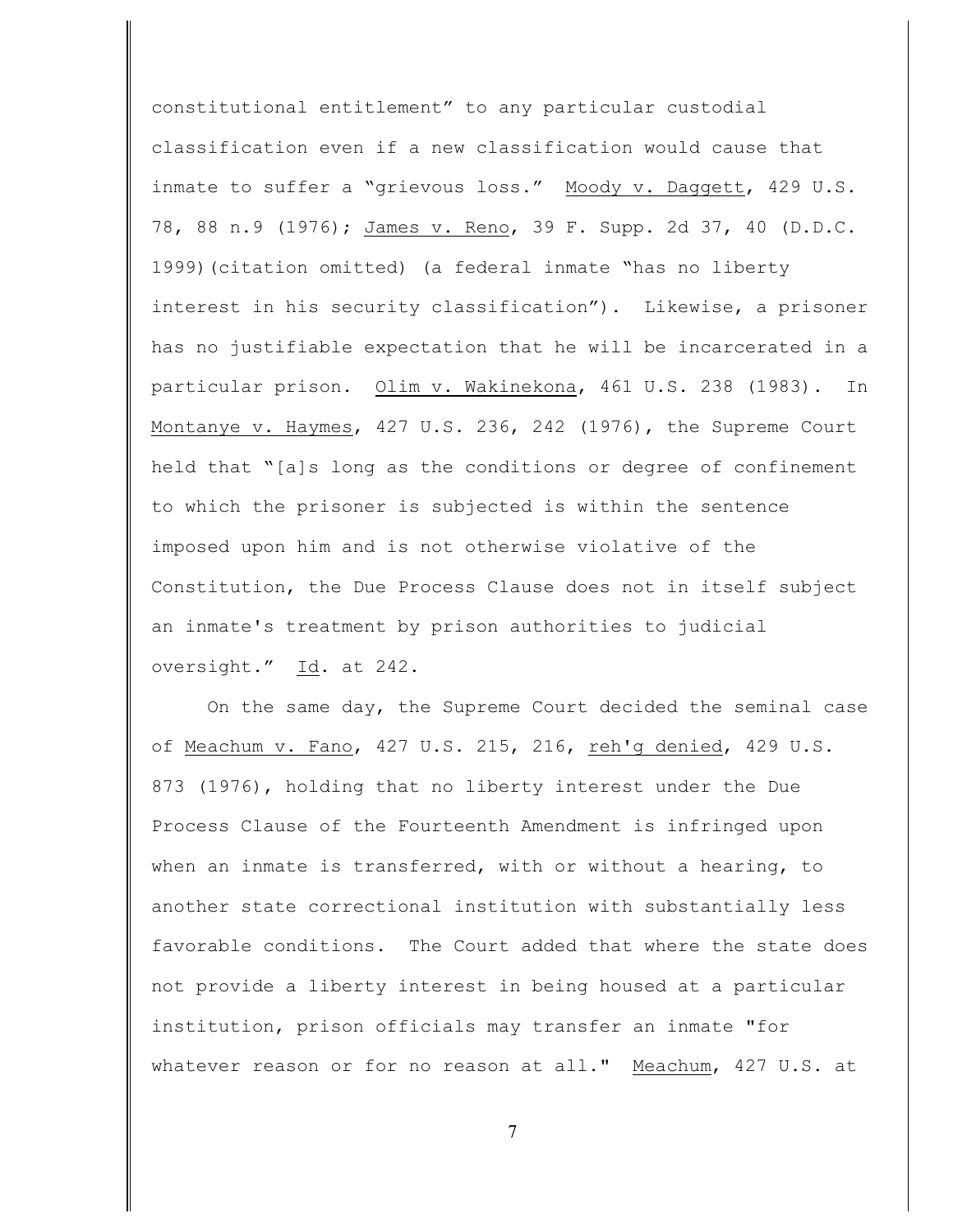228. Pennsylvania law leaves the housing of inmates in particular institutions to the discretion of state officials. See 37 Pa. Code § 93.11(a); Hannon v. Terra, 1995 WL 129219 at \*11 (E.D. Pa. 1995). Accordingly, an inmate can only state a claim if a transfer was made for some constitutionally impermissible reason such as retaliation against the prisoner's exercise of constitutionally protected rights. See, e.g., Jackson v. Cain, 864 F.2d 1235, 1248 (5th Cir. 1989).

Thus, a claim by Shawley that he was transferred to SCI-Dallas in retaliation for his initiation of litigation against prison officials may be pursued under § 1983. However, it is noted that there is no claim that either Pastucka or Mont engaged in any adverse retaliatory action against Shawley. There is also no contention that either of those Defendants made the decision to transfer Plaintiff back to SCI-Dallas.

A plaintiff, in order to state an actionable civil rights claim, must plead two essential elements: (1) that the conduct complained of was committed by a person acting under color of law, and (2) that said conduct deprived the plaintiff of a right, privilege, or immunity secured by the Constitution or laws of the United States. Groman v. Township of Manalapan, 47 F.3d 628, 638 (3d Cir. 1995); Shaw by Strain v. Strackhouse, 920 F.2d 1135, 1141-42 (3d Cir. 1990).

In order to state a viable civil rights claim each named defendant must be shown, via the complaint's allegations, to

8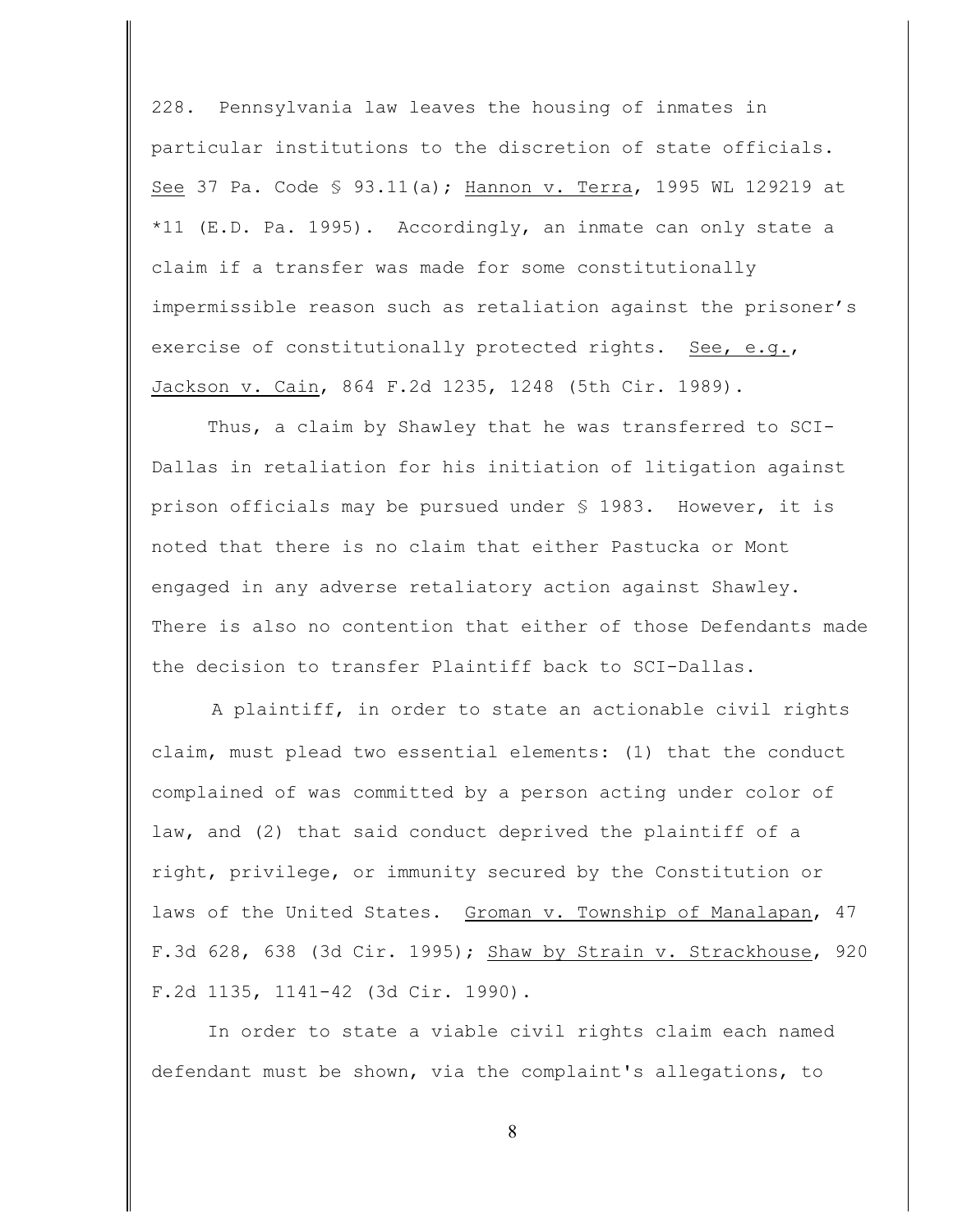have been personally involved in the events or occurrences which underlie a claim. Rode v. Dellarciprete, 845 F.2d 1195, 1207 (3d Cir. 1988); Rizzo v. Goode, 423 U.S. 362 (1976); Hampton v. Holmesburg Prison Officials, 546 F.2d 1077 (3d Cir. 1976). A prerequisite for a viable civil rights claim is that a defendant directed, or knew of and acquiesced in, the deprivation of his constitutional rights. Gay v. Petsock, 917 F.2d 768, 771 (3d Cir. 1990). As explained in Rode:

> A defendant in a civil rights action must have personal involvement in the alleged wrongs. . . . [P]ersonal involvement can be shown through allegations of personal direction or of actual knowledge and acquiescence. Allegations of participation or actual knowledge and acquiescence, however, must be made with appropriate particularity.

Rode, 845 F.2d at 1207.

 A review of the complaint shows that Plaintiff has not set forth any averments which could support a claim that Pastucka and Mont failed to protect his safety. On the contrary, Plaintiff alleges that he asked those Defendants to convey his fears of retaliation if returned to SCI-Dallas to correctional officials and he acknowledges that Pastucka and Mont did convey those fears to DOC staff. See Doc. 1 ¶ 18.

 In the present case, Pastucka and Mont were not DOC employees but rather trained professionals retained by the DOC to provide mental health services to the prisoners confined in the SCI-Frackville MHU. Shawley does not alleges that they were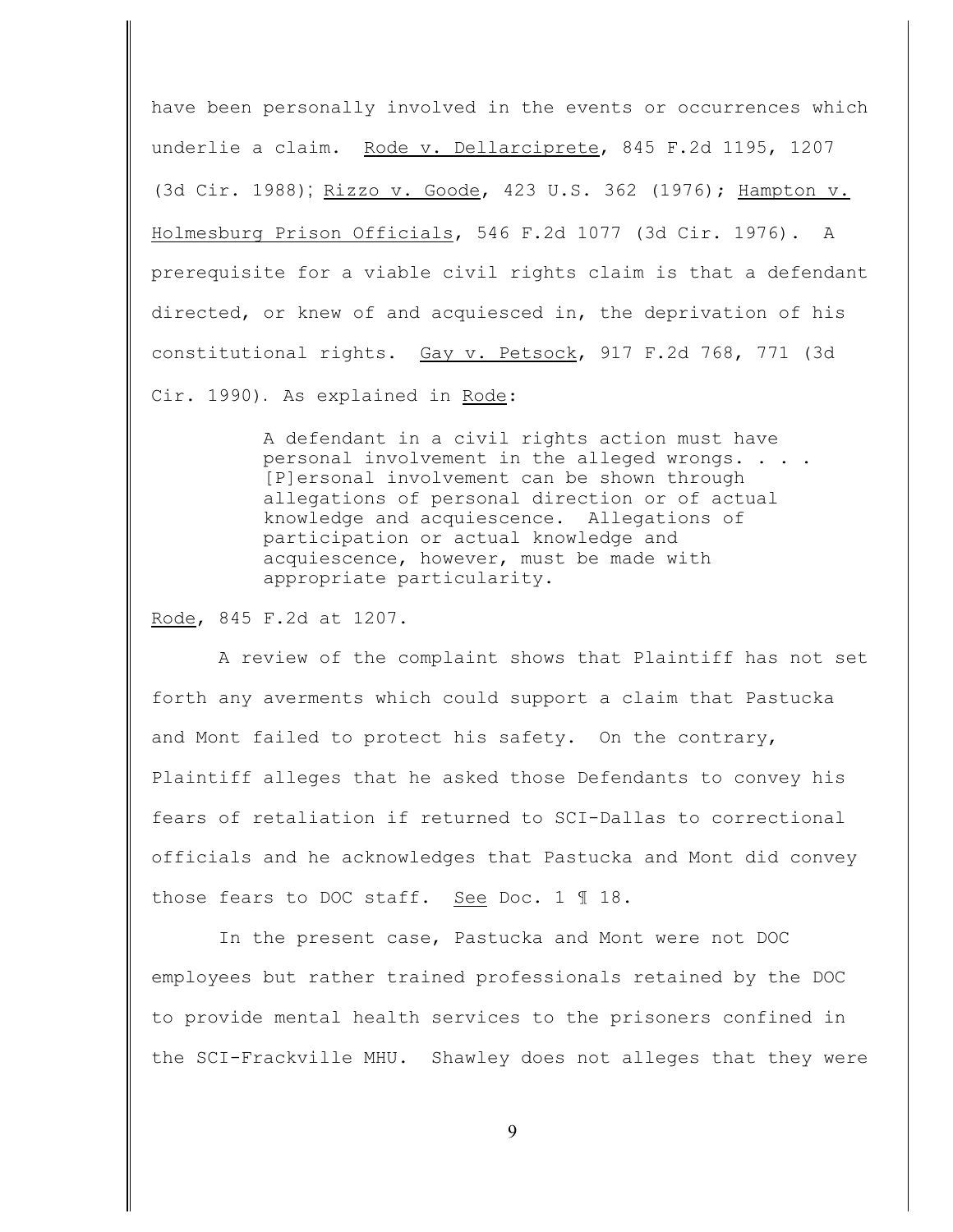deficient in carrying out those responsibilities. There are no allegations in the Complaint that either Pastucka or Mont were vested with the authority to direct that Plaintiff not be transferred back to SCI-Dallas. Shawley also does not claim that either Pastucka or Mont recommended that he returned to SCI-Dallas or were even vested with the authority to prevent his transfer to that facility.<sup>3</sup> Since there is no indication whatsoever that Pastucka or Mont had any personal involvement in the decision to return Plaintiff to SCI-Dallas, they are entitled to entry of dismissal under the standards announced in Rode and Gay. The unopposed motion to dismiss will be granted. An appropriate Order will enter.

> S/Richard P. Conaboy RICHARD P. CONABOY United States District Judge

DATED: August 2, 2010

It is noted that a prisoner's disagreement with "evaluations and opinions regarding him" are insufficient to set forth an actionable constitutional claim. Paine v. Baker, 595 F.2d 197, 201 (4th Cir. 1979).